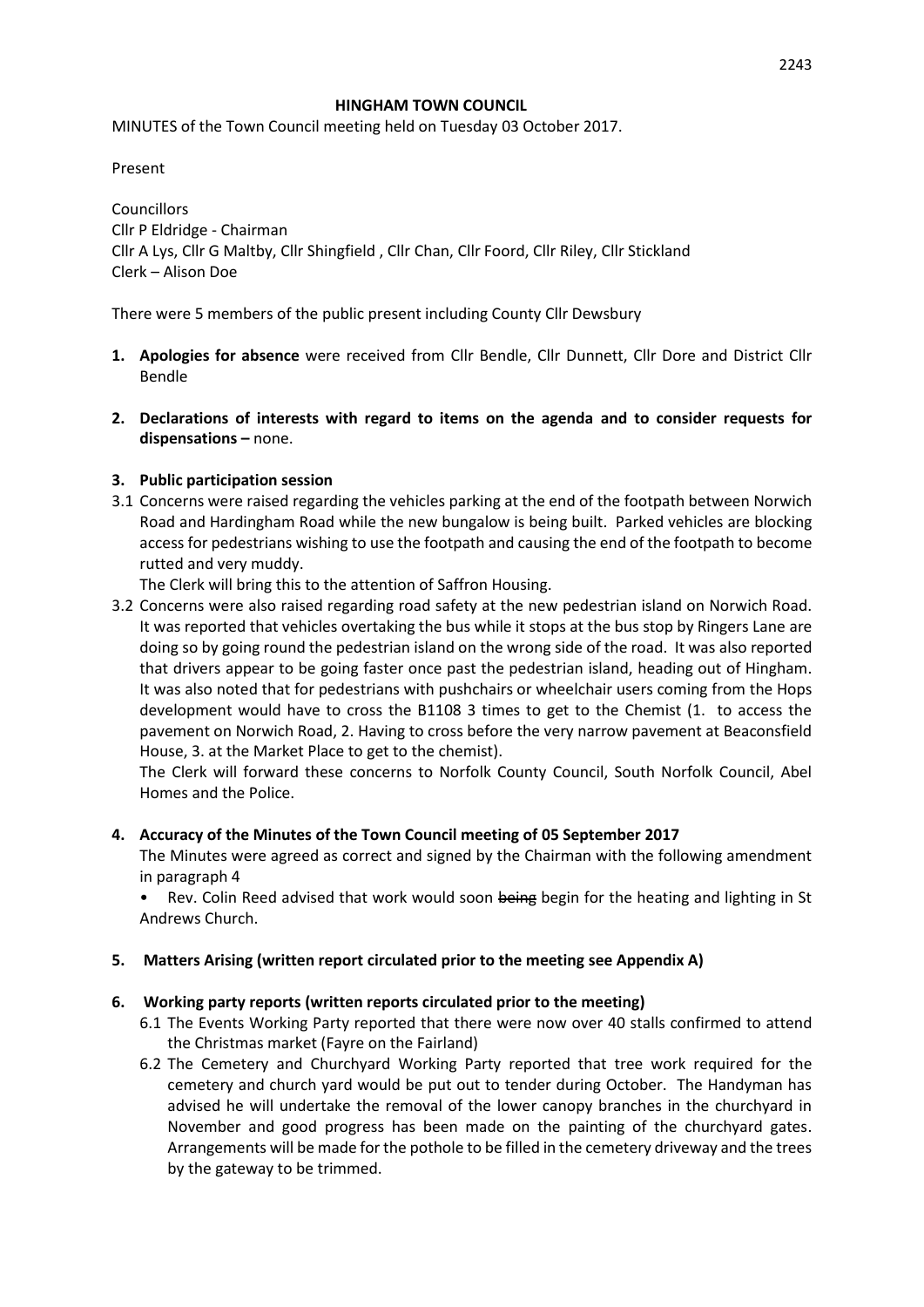### **7. Reports from representatives on external bodies**

Hingham Playing Field Association reported that the outdoor gym equipment had arrived and was due to be installed over the coming days.

## **8. Correspondence**

- **8.1 Cllr Shaun Vincent - Chair of the Greater Norwich Development Partnership – Response to the CPRE**
- **8.2 CPRE - response to SNDC's letter to Parish & Town Councils regarding land allocation: issue of predetermination.**
	- **8.2.1 Emma Goddard – Response regarding issue of predetermination.**
- **8.3 Community Action Norfolk's Funding Newsletter**
- **8.4 Norfolk Police - Op Randall Rural Crime Newsletter**
- **8.5 Historic England - Hingham War Memorial: Invitation to comment on Consultation Report**
- **8.6 George Freeman - Invitation from George Freeman MP - Rural Housing Summit - Gressenhall - Friday 13th October**
- **8.7 Dawny Christien speeding on Norwich Road, Hingham** the Clerk advised that she had responded to Dawny advising that the police had recently undertaken speed checks on Norwich Road and that the flashing SAM speed sign could be deployed on Norwich Road.
- **8.8 Norfolk Police – Community SOS**
- **8.9 Mark Webster – Wildlife I D Courses**

# **9. District Councillor's report**

District Cllr Bendle was not present at the meeting

### **10. County Councillor's report**

County Cllr Dewsbury reported that Norfolk County Council were preparing the budget , looking for where savings could be made (for example by sharing facilities) and where services could be improved (one initiative is to make baby weighing scales available in Libraries).

The Council were also looking at what properties they own but no longer needed and at what functions are statutory requirements and what could possibly be undertaken by local community groups.

# **11. Planning Decisions**

- **11.1 2017/1937 North Greens of The Fairland Hingham Norfolk - Cherry tree -reduce lower limbs overhanging parking on road and Oak tree - remove hung branches – No objections**
- **11.2 2017/1934 - Church Of St Andrew Attleborough Road Hingham Norfolk - T25 Yew Tree – fell - No Objections**
- **11.3 2017/1939 Church Of St Andrew Attleborough Road Hingham Norfolk 1x Limes - raise crown to give 2.5m clear from roof – Approved with Conditions**
- **11.4 2017/1933 Top Corner Of North Green Market Place Hingham Norfolk NR9 4AF Rowan Tree –fell - No objections**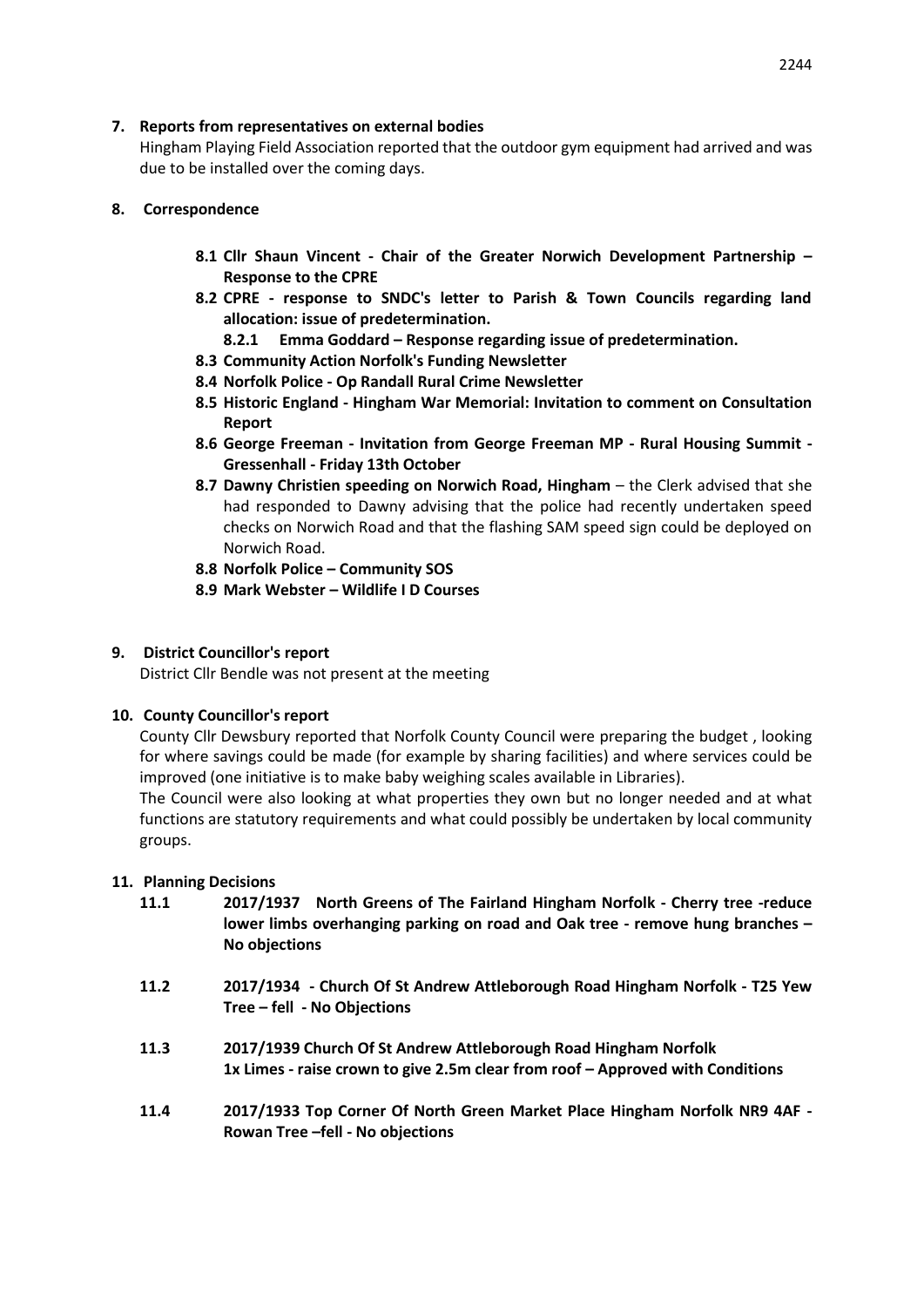- **11.5 2017/1940 Church Of St Andrew Attleborough Road Hingham Norfolk - 14x Yew trees and 3x other trees interspersed - reduce up to 3m to leave 5m in height and reduce width by 0.5m - No objections**
- **11.6 2017/1938 Church Of St Andrew Attleborough Road Hingham Norfolk - 2 x Holly Trees - raise low crown to 2.5m, reduce crowns by 3m, removal of deadwood within trees – No objections**

### **12. Planning Applications**

**(as notified by SNC for consultation)**

- **12.1 2017/2143 - 27 Norwich Street Hingham NR9 4LJ Proposal: 1 X fascia only logo illuminated, 1 x internall illuminated projector, 4 x non-illuminated wall mounted alluminium panels, 1 x internally illuminated totem** The Council agreed to recommend approval
- **12.2 2017/2174 & 2017/2175 Pearces Farm Seamere Road Hingham NR9 4LP Use of barn as ancillary to main dwelling, repairs and alterations to barn and erection of new garden wall. Inclusion of surrounding land within residential curtilage (retrospective).**
	- The Council agreed to recommend approval *Applications for information, where Town Council is not consulted for comment*
- *12.3 2017/2125 - Beaconsfield House 13 Market Place Hingham Norfolk NR9 4AF Cupressocyparis ley landii (T1) - fell.*

# **13. To discuss proposals for the Norfolk County Council Highways Parish Partnership Scheme**

The Clerk advised that the pavement on the corner of Bears Lane and Mill corner would not be a suitable project for the Parish Partnership funding as the Town Council would not have the right to make footway improvements. The footway has been reported to NCC highways for inspection and a request for remedial works has been made.

With regard to Stone Lane, the Clerk advised that (after NCC previously stating that it was not a footpath maintainable by the County Council), the footpath is listed on the definitive map on the County Council website and the definitive statement gives a description of the footpath stating that the tarmac should be no less than one metre wide. The Clerk will write to NCC to request that improvements are made to the footpath to reinstate it to the description on the definitive statement and request that NCC write to householders who back onto the footpath to request that they refrain from depositing garden waste onto the footpath verges.

It was agreed to ask NCC to provide a quotation for reinstating the tarmac on the footpath between Hardingham Road and Norwich Road and for improvements to be made to the footpath at the end of Folly Lane going behind the allotments.

# **14. Proposal for the Cemetery/Churchyard Working Party to review the cemetery fees**

The Clerk explained that the current fees for Exclusive Rights of Burial and Interments were set in November 2014, when the fee for non-residents was increased (from double to triple the resident fee). It was agreed that the working party should undertake a review of the fees and bring recommendations back to a future full council meeting.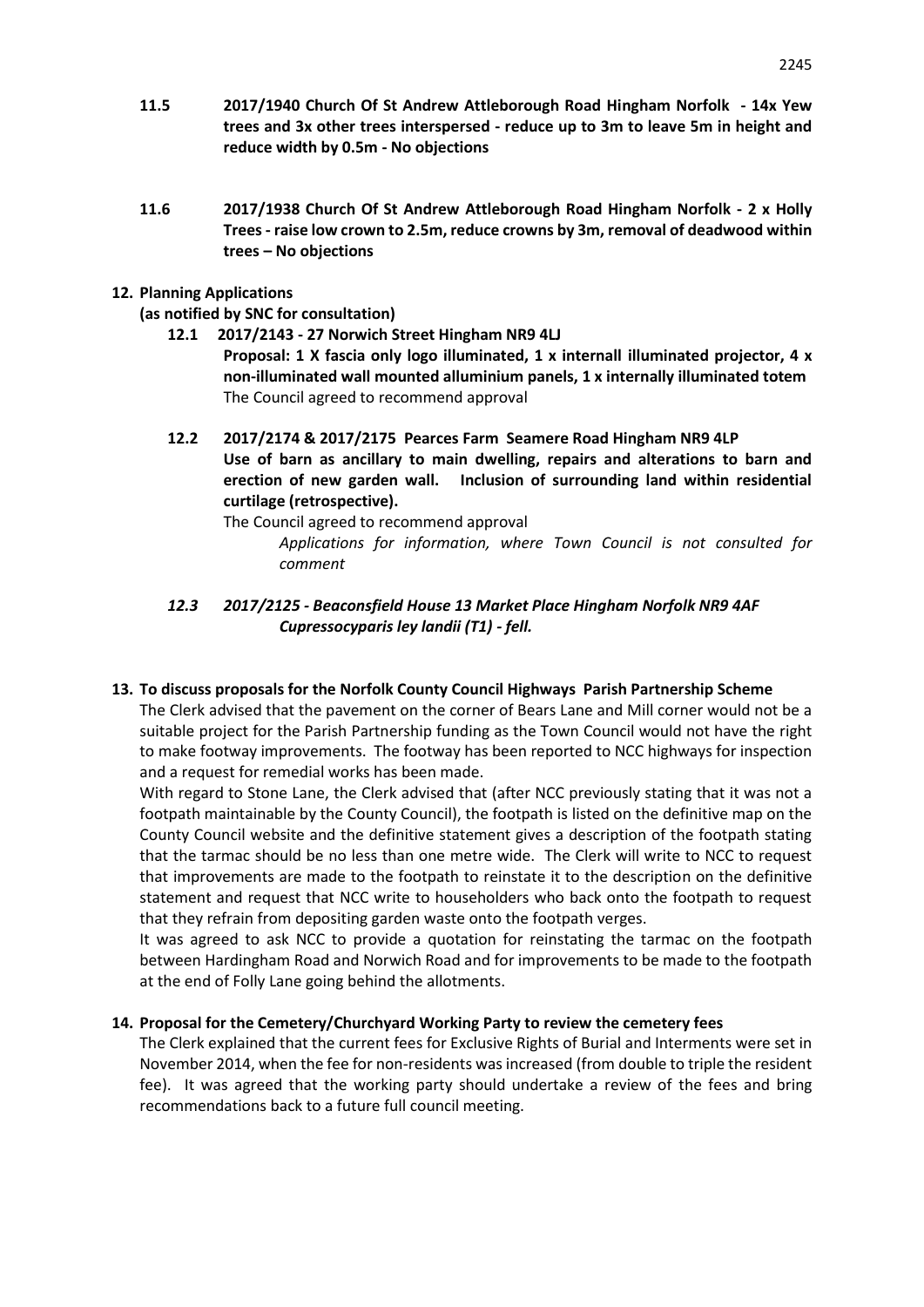### **15. Proposal to make Exclusive Rights of Burial purchasable ONLY at the time of burial, for the next available grave plot (i.e not to allow pre purchase of specified plots)**

The Clerk explained that to avoid any future difficulties with the allocation of grave spaces it would be preferable to now stop the pre-purchase of Exclusive Right of Burial for pre chosen plots, and to make a purchase of an Exclusive Right of Burial only available when an interment is required. The area covered by the cemetery is not a regular shape, and on recently measuring for marking out plots, it became evident that there would be difficulties accurately pinpointing a specific location within the new area for grave plots. It would also cause difficulties if at the time of interment one grave within a row of pre "bought" plots was needed to be dug to accommodate a wider coffin.

Concerns were raised that this proposal would prevent family members being interred next to each other and it was suggested that at the time of interment a family should have the opportunity to purchase one adjacent plot at the same time. It was agreed that the Working party should investigate what other Councils do regarding the pre purchase of Exclusive Right of Burial.

### **16. Proposal to deliver a leaflet to the homes on the Hops development regarding the Open Evening and Volunteering for the Events Working Party/Christmas Fayre on the Fairland**

The Clerk presented the proposed leaflet, and explained that is was designed to try to engage with new residents of the town. It was agreed that the leaflet could be distributed to the occupied houses on The Hops development.

**17. To discuss the additional information regarding South Norfolk Council's proposals for the lease/freehold of the public toilets, and to agree to either a 35 year lease, 99 year lease or transfer of freehold**

It was agreed that the Town Council should go forward with taking the toilets on with the freehold of the building.

**18. Proposal to obtain some quotations for permanent "please do not park on the grass" signage for the Fairland** 

The Clerk reported that residents had advised that the temporary signage had been successful in preventing parking on the grass. It was agreed that quotations should be sought for some permanent signage.

**19. Reminder of the October 17th open evening and confirmation of Councillor attendance**  Cllr Riley gave apologies for not being able to attend the event.

### **FINANCE**

### **20. To note the increase in employer and employee pension contributions**

The Clerk confirmed that the increase is due to a change in the minimum pension contributions to be paid by employees and employers as set by central government.

**21. To note the date of the next Finance Committee meeting (budget setting meeting) - proposed date November 21st 2017**

The Clerk will send a confirmation email to members of the Finance Committee.

### **22. To receive a copy of the External Auditors report**

The External Auditors report for the conclusion of the 2016/17 audit has been received showing no areas of concerns, a copy of the report was forwarded to all Councillors prior to the meeting. The Conclusion of the Audit will now be advertised.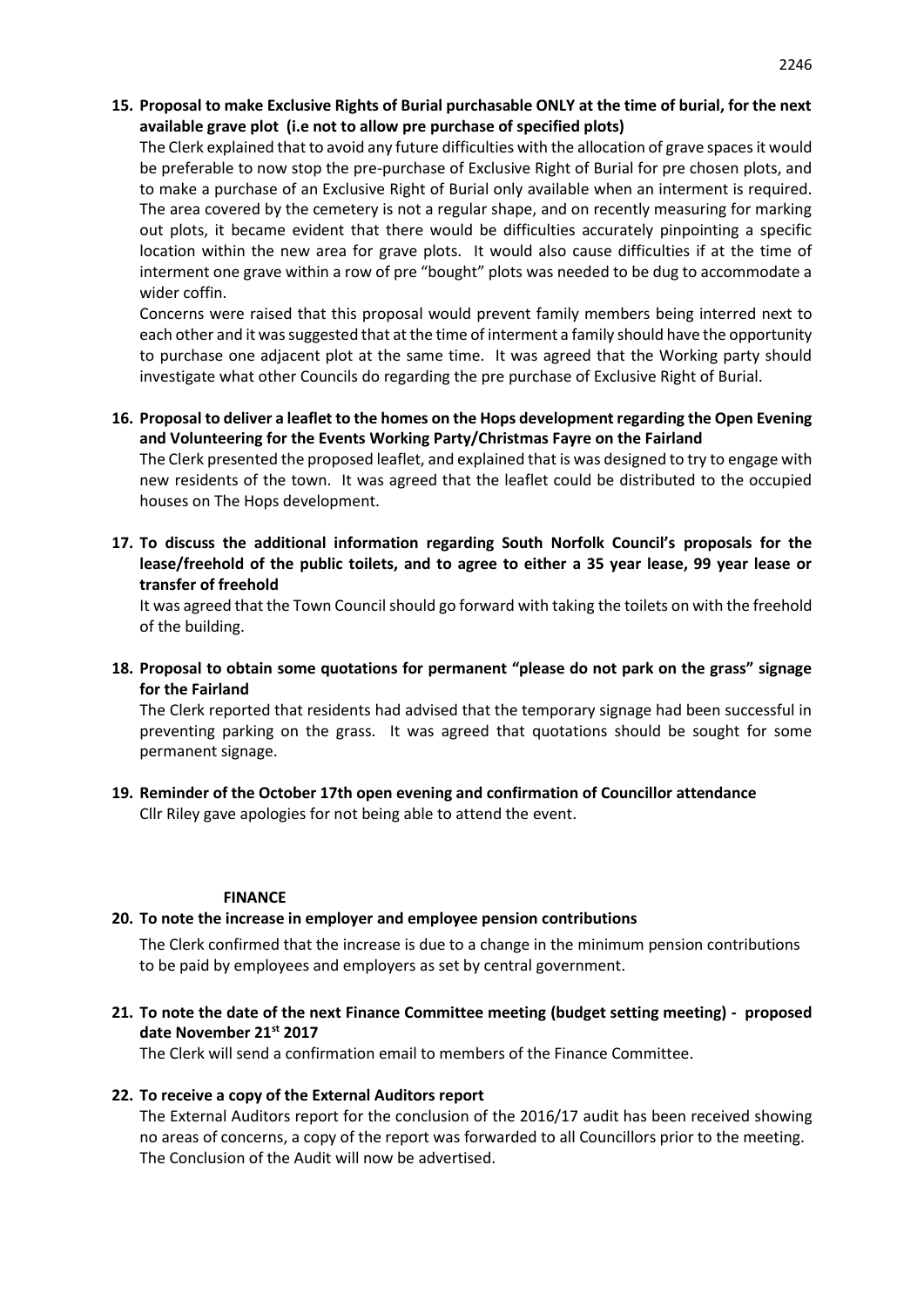**23. To note the receipt of the remittance advice for "payment made to Hingham Town Council by BACS on 25/9/2017 from South Norfolk Council" for the 2017/18 precept (£27,500)** The Clerk will check to bank statements upon receipt.

| <b>ACCOUNTS FOR PAYMENT 03 October 2017</b> |                           |                                 |
|---------------------------------------------|---------------------------|---------------------------------|
| <b>TOTAL</b>                                | <b>PAYEE</b>              | <b>DETAILS</b>                  |
| £736.06                                     | <b>D RAMM</b>             | WAGES (726.18)                  |
|                                             |                           | <b>CLEANING PRODUCTS (5.10)</b> |
|                                             |                           | <b>BIN BAGS (4.78)</b>          |
| £672.63                                     | A DOE                     | WAGES                           |
| £625.81                                     | <b>EON</b>                |                                 |
| £294.19                                     | K AND M LIGHTING SERVICES | <b>CONTRACT</b>                 |
| £115.31                                     | <b>XEROX FINANCE</b>      | <b>PRINTER RENTAL</b>           |
| £16.21                                      | <b>ANGLIAN WATER</b>      | <b>FAIRLAND STANDPIPE</b>       |
| £75.00                                      | LINCOLN SOCIAL CENTRE     | <b>HALL HIRE</b>                |
| £200.00                                     | <b>CLUB 99</b>            | <b>GRANT (S137)</b>             |
| £480.00                                     | <b>MAZARS LLP</b>         | <b>EXTERNAL AUDIT</b>           |
| £3,215.21                                   | <b>TOTAL</b>              |                                 |
|                                             |                           |                                 |

# **24. Accounts for Payment**

**25. To monitor the budget and review the 6 monthly receipts/payments figures (April 2017 – September 2017)**

All Councillors were sent a copy of the budget figures (receipts and payments) for April – September 2017. A query was raised regarding the amount set in the budget for the Chairman's Allowance, the Clerk and Chairman confirmed that the figure was as correct (as being the amount notified by South Norfolk Council).

The meeting ended at 8.50pm

Signed………………………………………….. Chairman 07 November 2017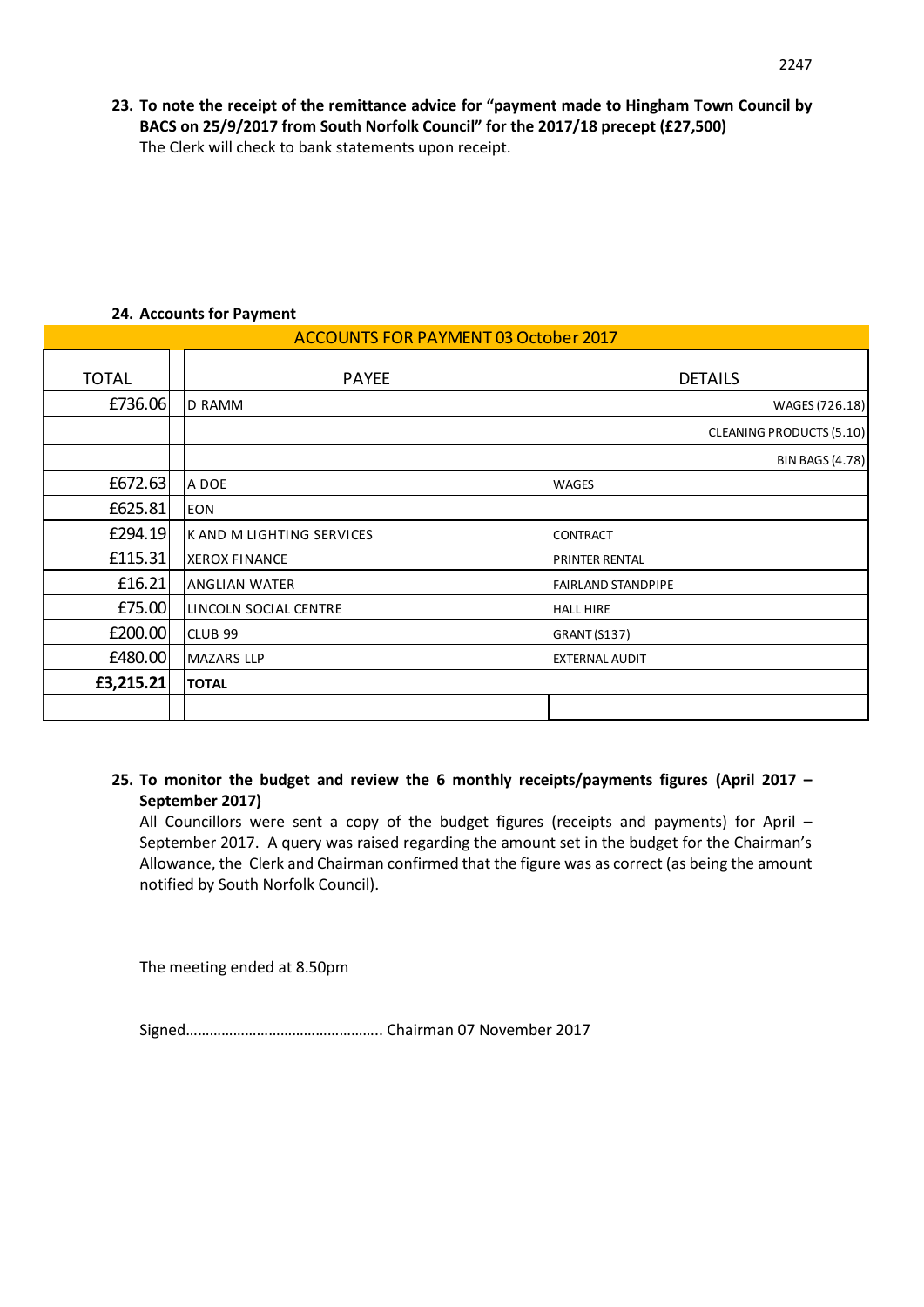|         | <b>Clerks Report for 03 October 2017</b>                                                                                                                                                                                                                                                                                                                                                                                                                      | <b>APPENDIX A</b><br>2248 |
|---------|---------------------------------------------------------------------------------------------------------------------------------------------------------------------------------------------------------------------------------------------------------------------------------------------------------------------------------------------------------------------------------------------------------------------------------------------------------------|---------------------------|
| Min:    | Update                                                                                                                                                                                                                                                                                                                                                                                                                                                        |                           |
|         | Matters Arising From the minutes of the meeting on 05 September 2017                                                                                                                                                                                                                                                                                                                                                                                          |                           |
| 4       | Hedge encroachment on Bond Street and Hardingham Street have been reported to Norfolk County<br>Council, a highways technician will investigate and write to the properties if appropriate.                                                                                                                                                                                                                                                                   |                           |
|         | A notice regarding litter on the public and permissive footpaths will be published in the parish magazine                                                                                                                                                                                                                                                                                                                                                     |                           |
| 14      | Letters of thanks have been sent to Councillor Shingfield and Marianne Turner regarding the<br>refurbishment of the town sign.                                                                                                                                                                                                                                                                                                                                |                           |
| 20      | Parish Partnership proposed projects - The town council would not have the right to maintain the<br>pavement on the corner of Mill Corner and Bears Lane, a request for some remedial works has been sent<br>to NCC. With regard to Stone Lane a letter will be sent to NCC requesting maintenance - and to address<br>the neighbouring properties that "dump" garden waste on the verges which in turn is causing soil/debris<br>encroachment over the path. |                           |
| 22 & 23 | 2 steel liners and 1 new bin to be ordered - South Norfolk Council will be advised when the dog waste bin<br>will be removed.                                                                                                                                                                                                                                                                                                                                 |                           |
| 24      | Purchase of a Christmas tree - Cllr Eldridge to make enquiries                                                                                                                                                                                                                                                                                                                                                                                                |                           |
|         | <b>Other Updates</b>                                                                                                                                                                                                                                                                                                                                                                                                                                          |                           |
|         | Tree works outstanding from the 2015 and 2017 tree surveys were identified, applications have been<br>made to South Norfolk Council for all works within the conservation area, permission has been granted<br>for all but one application – which is awaiting decision – Quotations will be sought when all permissions<br>are in place                                                                                                                      |                           |
|         | Some remedial work has been carried out to the Skate Park - SNC have been contacted regarding suitable<br>companies who may be able to advice and quote on refurbishment of the skate park. - Awaiting advice<br>from SNC                                                                                                                                                                                                                                     |                           |
|         | The Lincoln Hall has been booked for the 17 October 2017 for the "open evening",<br>Confirmed attendees - Police, Hingham Primary School Head Teacher, Barbara Howard Community<br>Connector, District And County Councillors Yvonne Bendle and Margaret Dewsbury, Hingham Library.                                                                                                                                                                           |                           |
|         | The pot hole filler has been delivered - awaiting suitable day/weather conditions                                                                                                                                                                                                                                                                                                                                                                             |                           |
|         | South Norfolk Council have been asked advice regarding style of cycle racks permissible in a conservation<br>area - they have advised that as HTC own the land SNC cannot stipulate the design although they would<br>prefer to see something more traditional in a conservation area - designs and prices to be sourced for the<br>November meeting.                                                                                                         |                           |
|         | Remedial works to the Fairland standpipe have been completed - awaiting re inspection by Anglian Water                                                                                                                                                                                                                                                                                                                                                        |                           |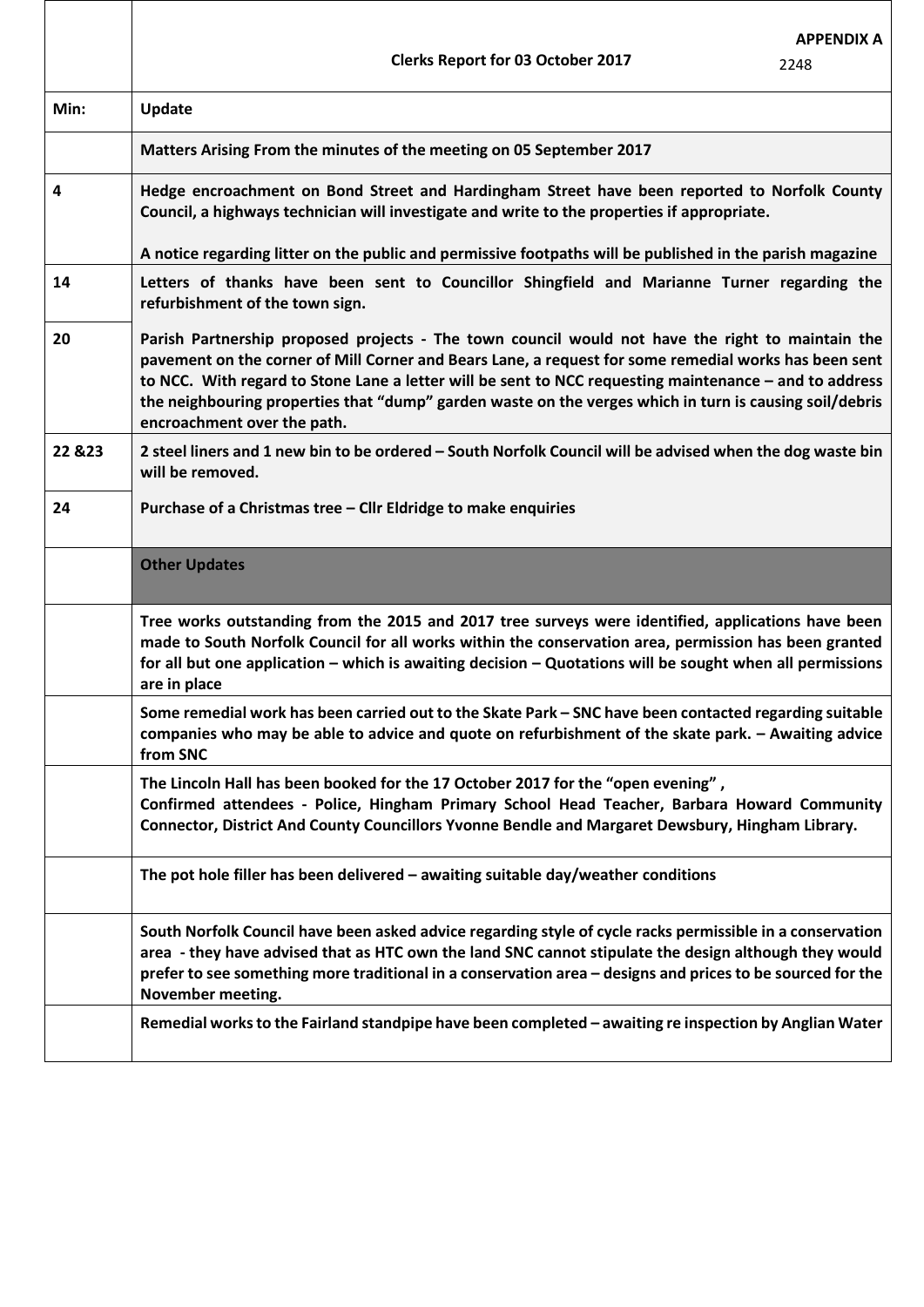| Concerns regarding Soil and vegetation encroachment on Stone Lane footpath – passed to NCC, who<br>advised that they would arrange some clearing work but it was the responsibility of the land owner -<br>which NCC have advised is not them.<br>Further investigation has found the footpath to be listed on the definitive map on NCC website with a<br>description of the minimum width of the footpath - A letter will be sent to NCC quoting this information<br>and requesting maintenance of the footpath |
|-------------------------------------------------------------------------------------------------------------------------------------------------------------------------------------------------------------------------------------------------------------------------------------------------------------------------------------------------------------------------------------------------------------------------------------------------------------------------------------------------------------------|
| Details of the proposed footway on the south Market Place green was included in the report for the<br>Annual Town Meeting and comments have been invited via the parish magazine - details of further<br>consultation to be arranged. SNC planning department have been contacted and have advised that<br>planning permission is not needed.<br>Payment has been sent to NCC -awaiting the works to be<br>programmed in.                                                                                         |
| The following permissions remain outstanding from the Archdeacon Straightening of the leaning<br>memorial stone -<br>Fixing of the curved wall by the Attleborough Road entrance – (this will be investigated after the heating<br>works have been undertaken)<br>Clarification is required as to whether the permission granted by the Archdeacon for tree works will cover<br>ALL of the work required. The handyman will start to prune the low canopies in the churchyard in<br>November.                     |
| Provision of outdoor Gym equipment – The equipment has been ordered following site meeting to agree<br>the amount of equipment required and positioning of equipment $-$ the equipment was estimated to be<br>delivered end of August 2017.                                                                                                                                                                                                                                                                       |
| The Clock - is (at the time of writing) running and chiming -                                                                                                                                                                                                                                                                                                                                                                                                                                                     |
| The Street Lighting Contractor has been asked to visually inspect lighting stock and advise of any defects<br>found (even those previously reported) and to give the defects a risk indicator. - Report chased again -<br>and Awaited                                                                                                                                                                                                                                                                             |

### **OUTSTANDING ISSUES**

**The Clerk has asked the Co-op construction manager If the hoarding can be re-positioned – a response was received to say that the hoarding would be repositioned – but this has not yet been done. - This had been chased but there has been no response**

**The clerk has contacted the relevant officer at SNC regarding setting up an Emergency Plan/Group for Hingham, The Officer would be happy to come to a Town Council Meeting to give some further advice. Date to be arranged**

**Replacement oak trees on the Fairland – will be priced in summer for proposed planting in Autumn.** 

**Complaint to the bank /banking arrangements - no response to date** 

**Bank Account – a form needs to be signed by all signatories to link the accounts to telephone banking.** 

**Lincoln Hall Driveway – laying of Tarmac Planings – the potholes leading to the Lincoln Hall have been filled – some nearer to the library remain** 

**Review/update of the Handyman's contract – to be completed.** 

**Commemorative Plaque for the Fairland Bus shelter – To be ordered.**